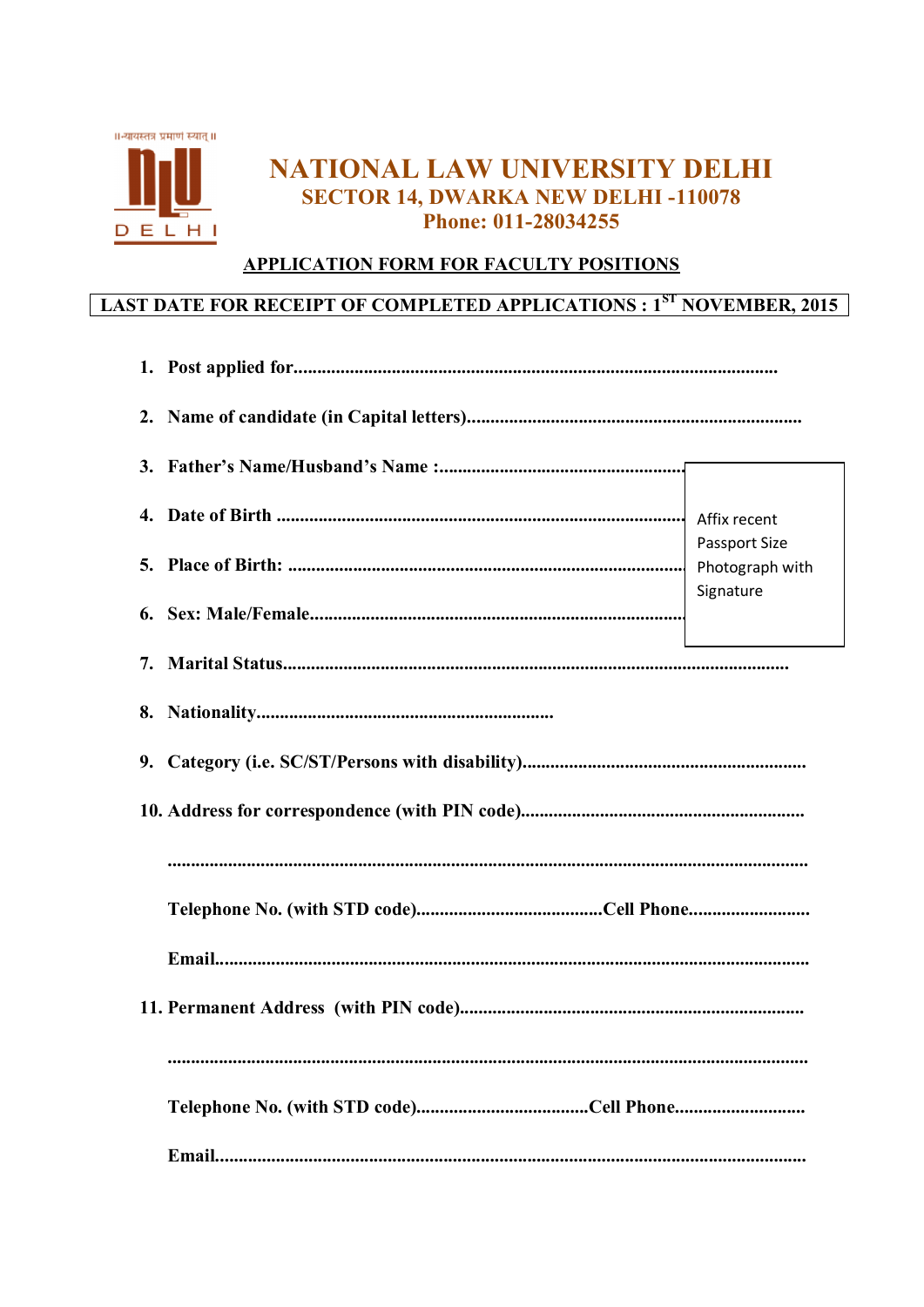| <b>Examination Passed</b> | Board/     | Year of | Total  | $%$ of       | Division | Subject |
|---------------------------|------------|---------|--------|--------------|----------|---------|
|                           | University | Passing | marks  | <b>Marks</b> | Grade    |         |
|                           |            |         |        |              |          |         |
|                           |            |         | out of |              |          |         |
| High School               |            |         |        |              |          |         |
|                           |            |         |        |              |          |         |
| $10+2$ Intermediate/      |            |         |        |              |          |         |
| Hr. Sec                   |            |         |        |              |          |         |
| B.A/B.Sc/B.Com/B.A.LL.B   |            |         |        |              |          |         |
|                           |            |         |        |              |          |         |
| LL.B                      |            |         |        |              |          |         |
|                           |            |         |        |              |          |         |
| M.A./M.Sc/M.Com           |            |         |        |              |          |         |
|                           |            |         |        |              |          |         |
| *LL.M (Full time, Part    |            |         |        |              |          |         |
| time, Distance Education) |            |         |        |              |          |         |
|                           |            |         |        |              |          |         |
| Other Qualifications      |            |         |        |              |          |         |
|                           |            |         |        |              |          |         |
|                           |            |         |        |              |          |         |
|                           |            |         |        |              |          |         |

# **12. Academic Qualifications (H.S.C onwards)**

\*The candidates are required to mention the nature of LL.M. programme, whether it is full time/part-time/distance education.

# **13. Research Degree (s):**

| Degree           | University | Specific date of<br>submission of<br>Ph.D Thesis | Specific Date of<br>Award | Title of Work |
|------------------|------------|--------------------------------------------------|---------------------------|---------------|
| M.Phil           |            |                                                  |                           |               |
| Ph.D/D.Phil/LL.D |            |                                                  |                           |               |
| D.Sc/D.Litt.     |            |                                                  |                           |               |

Whether JRF/NET qualified (if yes, indicate the year of qualifying)\_\_\_\_\_\_\_\_\_\_\_\_\_

# **14. Appointments held (Work Experience)**

| . .                                     |                                     |                |    |                                                    |                                                                                                 |                                                              |                              |                           |
|-----------------------------------------|-------------------------------------|----------------|----|----------------------------------------------------|-------------------------------------------------------------------------------------------------|--------------------------------------------------------------|------------------------------|---------------------------|
| Posts held, Pay<br>Scale & Basic<br>Pay | Name of<br>Employer/<br>Institution | Period<br>From | To | Whether<br>contractual/<br>temporary/<br>permanent | Nature of<br>Experience i.e.<br>Teaching/<br>Research/Training/<br>Administration<br>field work | Subject<br>Taught<br>(for<br>Teaching<br>Experience<br>Only) | Total<br>Emoluments<br>Drawn | Reasons<br>for<br>Leaving |
|                                         |                                     |                |    |                                                    |                                                                                                 |                                                              |                              |                           |
|                                         |                                     |                |    |                                                    |                                                                                                 |                                                              |                              |                           |
|                                         |                                     |                |    |                                                    |                                                                                                 |                                                              |                              |                           |
|                                         |                                     |                |    |                                                    |                                                                                                 |                                                              |                              |                           |
|                                         |                                     |                |    |                                                    |                                                                                                 |                                                              |                              |                           |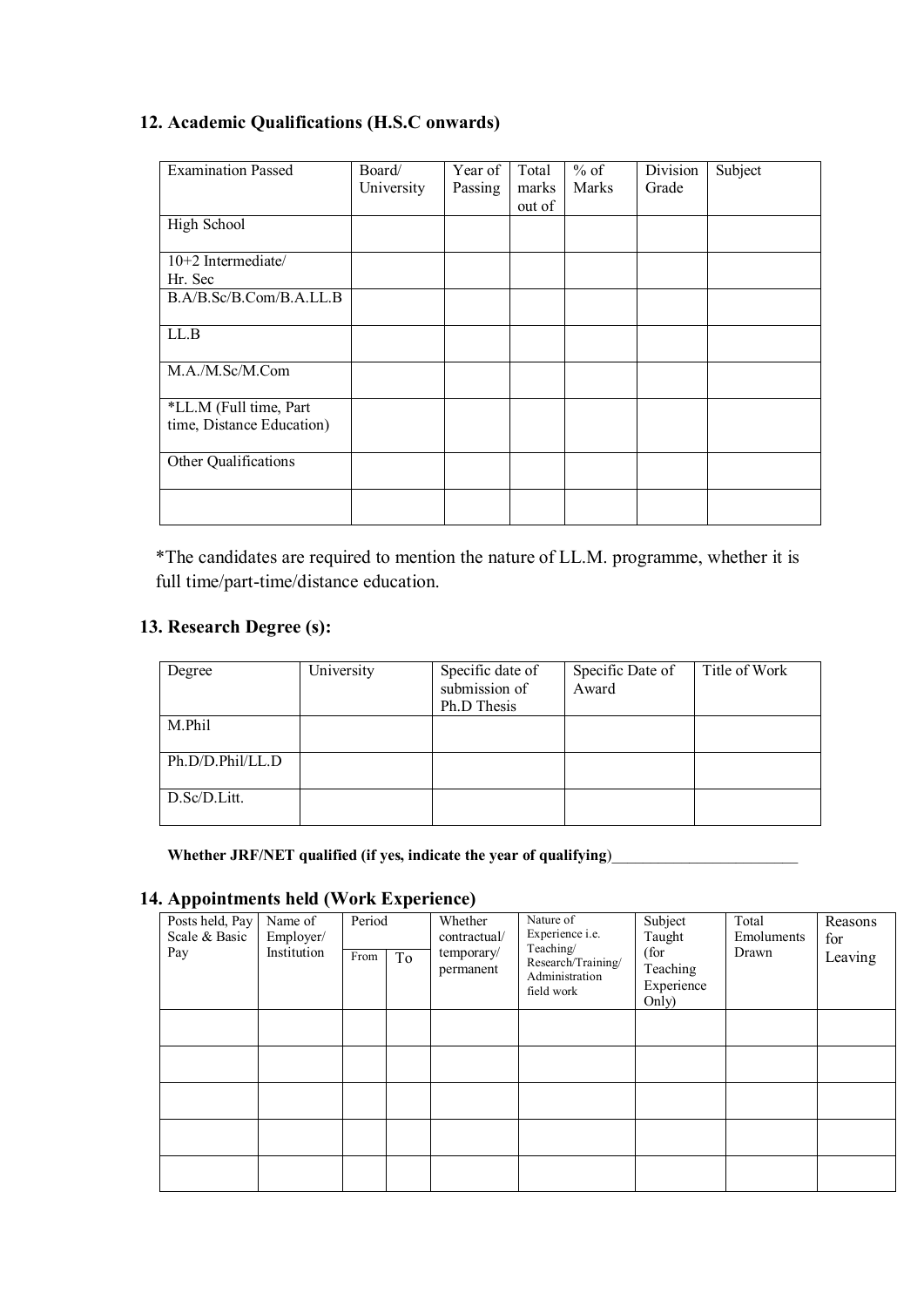**Total experience**:

**Teaching & Research** ……………….years…………….months

| Other(s) |  |  |
|----------|--|--|
|----------|--|--|

### **15.**

**(a) Research Experience................................................................................................ Duration................................................................................................................... Organization............................................................................................................. Area(s).......................................................................................................................** 

# (**b)Ph.D. & Other Research Supervision**

| S.No | Name | Organization | Year of Completion | Title of Thesis | Co-guide $(i\bar{f})$<br>any) |
|------|------|--------------|--------------------|-----------------|-------------------------------|
|      |      |              |                    |                 |                               |
|      |      |              |                    |                 |                               |
|      |      |              |                    |                 |                               |

### **(c)Sponsored Projects**

| Period | Sponsoring<br>Organisation | Title of Project | Amount of Grant | Co-investigators<br>(if any) |
|--------|----------------------------|------------------|-----------------|------------------------------|
|        |                            |                  |                 |                              |
|        |                            |                  |                 |                              |
|        |                            |                  |                 |                              |

# **(d)Consultancy**

| Period | Organization | Title of Project and | $Co$ – investigators |
|--------|--------------|----------------------|----------------------|
|        |              | Nature of work       | (if any)             |
|        |              |                      |                      |
|        |              |                      |                      |
|        |              |                      |                      |
|        |              |                      |                      |
|        |              |                      |                      |
|        |              |                      |                      |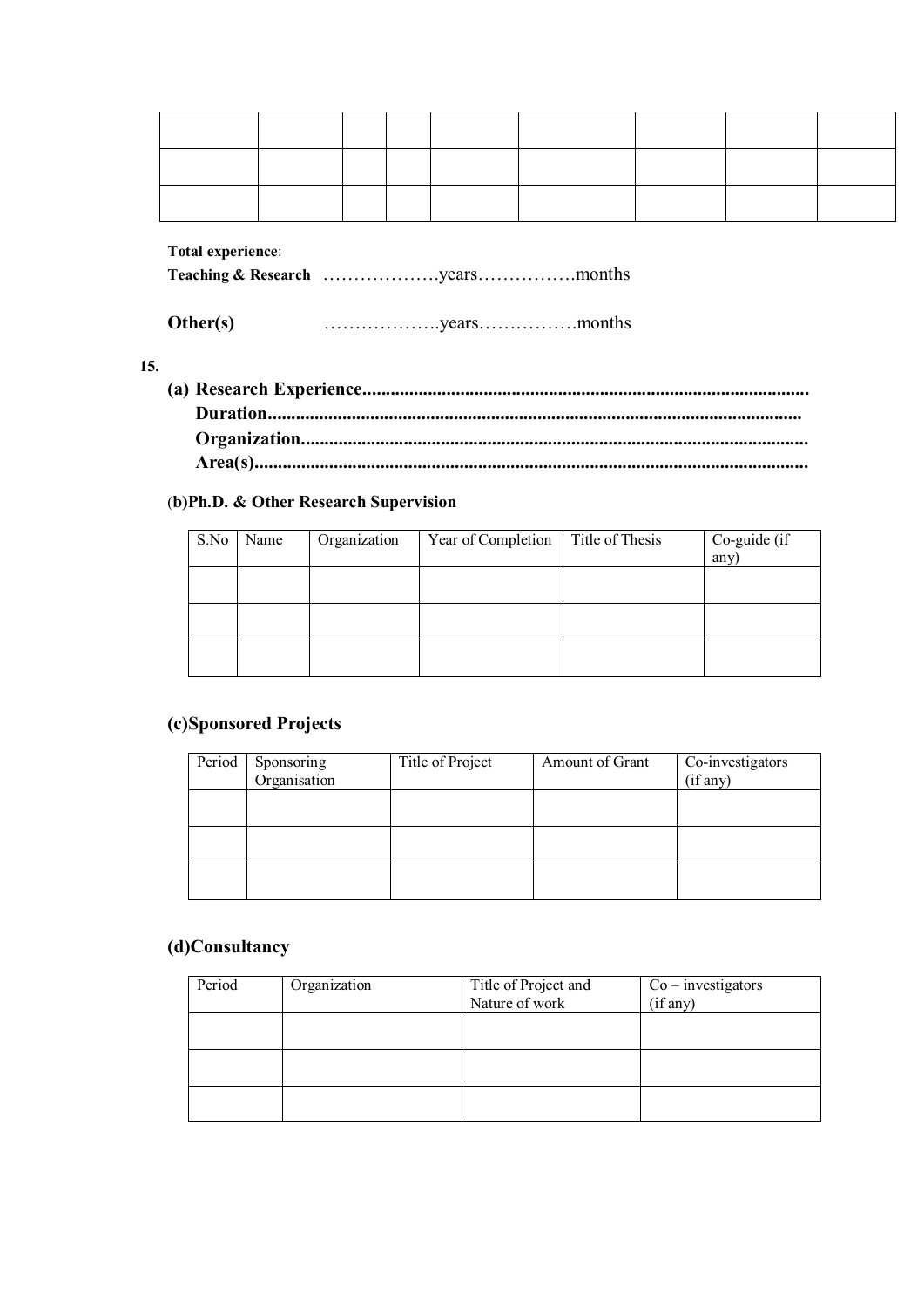# **(e)Additional Administrative Experience**

| Period | Organization | Position |
|--------|--------------|----------|
|        |              |          |
|        |              |          |
|        |              |          |
|        |              |          |
|        |              |          |
|        |              |          |

### **16. PUBLICATIONS (enclosed reprints of the best papers (five papers) in your judgment) (a) Papers in referred Journals (list those PUBLISHED and ACCEPTED separately)**

|      | Tapers in Ferrica boarnais (not those Februarilli and Acceli Tip separately) |      |       |                                  |  |  |  |
|------|------------------------------------------------------------------------------|------|-------|----------------------------------|--|--|--|
| S.No | Name(s) of Author(s)                                                         | Year | Title | Complete Reference<br>of Journal |  |  |  |
|      |                                                                              |      |       |                                  |  |  |  |
|      |                                                                              |      |       |                                  |  |  |  |
|      |                                                                              |      |       |                                  |  |  |  |
|      |                                                                              |      |       |                                  |  |  |  |
|      |                                                                              |      |       |                                  |  |  |  |

# (b) **Papers published in conference proceedings**:

| S.No | Name(s) of $Author(s)$ | Year | Title | Complete Reference<br>of Journal |
|------|------------------------|------|-------|----------------------------------|
|      |                        |      |       |                                  |
|      |                        |      |       |                                  |
|      |                        |      |       |                                  |

### **(c) Papers presented in Conferences but not published:**

| S.No | Name(s) of Author(s) | Year | Name of Conference | Place |
|------|----------------------|------|--------------------|-------|
|      |                      |      |                    |       |
|      |                      |      |                    |       |
|      |                      |      |                    |       |

# **(d) Books: (List those PUBLISHED and IN-PRESS Separately):**

| $\overline{\phantom{a}}$ | $\ddot{\phantom{1}}$       |      | $\overline{\phantom{a}}$<br>$\cdot$ |           |
|--------------------------|----------------------------|------|-------------------------------------|-----------|
| S.No.                    | Name $(s)$ of Author $(s)$ | Year | Title                               | Publisher |
|                          |                            |      |                                     |           |
|                          |                            |      |                                     |           |
|                          |                            |      |                                     |           |
|                          |                            |      |                                     |           |
|                          |                            |      |                                     |           |
|                          |                            |      |                                     |           |
|                          |                            |      |                                     |           |
|                          |                            |      |                                     |           |
|                          |                            |      |                                     |           |
|                          |                            |      |                                     |           |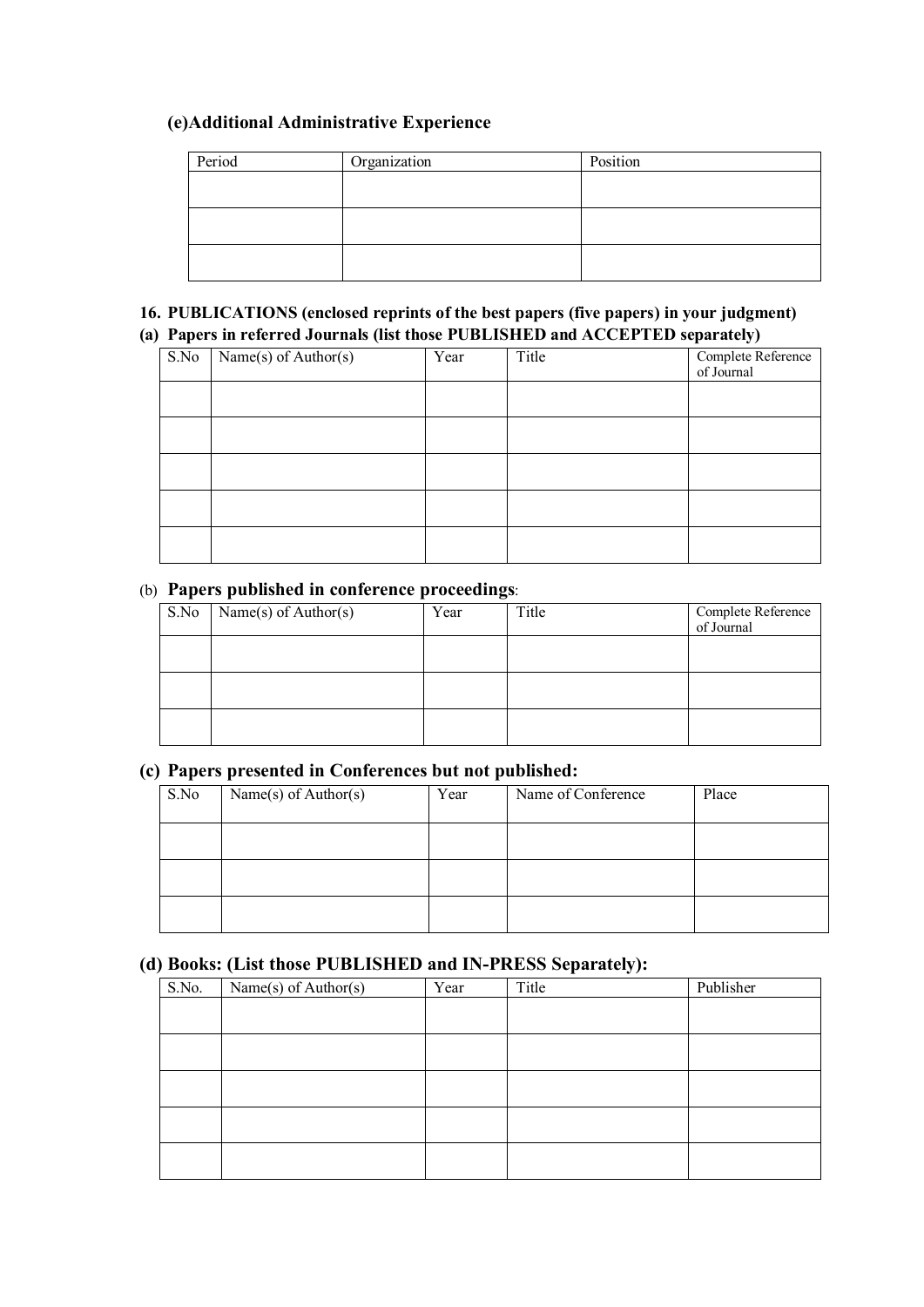# 17. Membership of Professional/Academic bodies:

| Name of the Body with | Nature of Membership | Period |    |
|-----------------------|----------------------|--------|----|
| address               |                      | From   | To |
|                       |                      |        |    |
|                       |                      |        |    |
|                       |                      |        |    |
|                       |                      |        |    |
|                       |                      |        |    |
|                       |                      |        |    |
|                       |                      |        |    |
|                       |                      |        |    |
|                       |                      |        |    |

# 18. GENERAL

|    | a. Experience of organizing                                                                          |  |
|----|------------------------------------------------------------------------------------------------------|--|
|    |                                                                                                      |  |
|    |                                                                                                      |  |
|    | d. How much time will be required                                                                    |  |
| e. | Name & address of two references<br>Who have personal knowledge of<br>the applicant's work and merit |  |
|    |                                                                                                      |  |
| f. | Any other information which has not                                                                  |  |

been covered under the above heads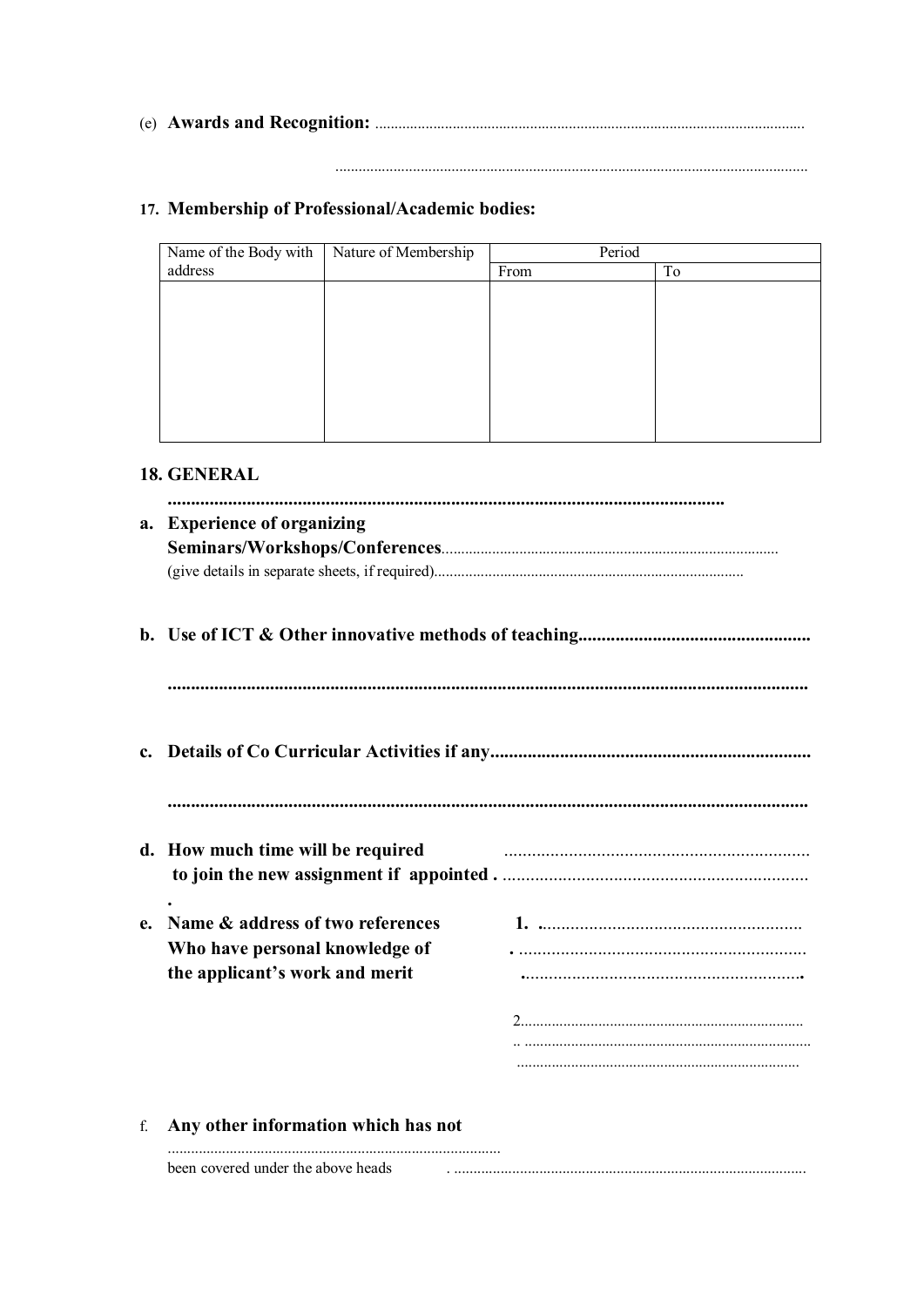#### **19. Details of requisite Bank Draft**:

Bank Draft. No. ......................... Dated: ...................................... Amount ........................................

Name of Issuing Bank:......................................

#### **DECLARATION**

CERTIFIED that:-

- a. The information given herein above is complete and correct
- b. No disciplinary proceeding is pending or contemplated against me.
- c. I have never been dismissed from service nor debarred from holding any future appointment nor convicted for any offence. No Criminal case is pending against me.
- d. In case of concealment/suppression of fact(s), which may be detected at any stage in future, my candidature is liable to be cancelled/terminated as the case may be, without notice.

Date:............................. (Signature of Applicant)

List of enclosures attached with the application

- 1. Demand Draft of Rs...........................
- 2. Completed API Proforma in case of Professor and Associate Professor
- 3. Self Attested copies of certificates of academic qualifications/experience/reserved category
- 4.
- 5.

#### ENDORSEMENT BY THE PRESENT EMPLOYER

Name of the Forwarding Authority ...............................................................................................

This is to certify that Mr./Ms./Dr.\_\_\_\_\_\_\_\_\_\_\_\_\_\_\_\_\_\_\_\_\_\_\_\_\_\_\_\_ is working as \_\_\_\_\_\_\_\_\_\_\_\_\_\_\_

in the pay scale of  $\Box$  on regular/contractual basis. His application for the post of post of  $\blacksquare$  is forwarded to the National Law University for further necessary action.

Date................................ (Signature of the Forwarding Authority With Seal)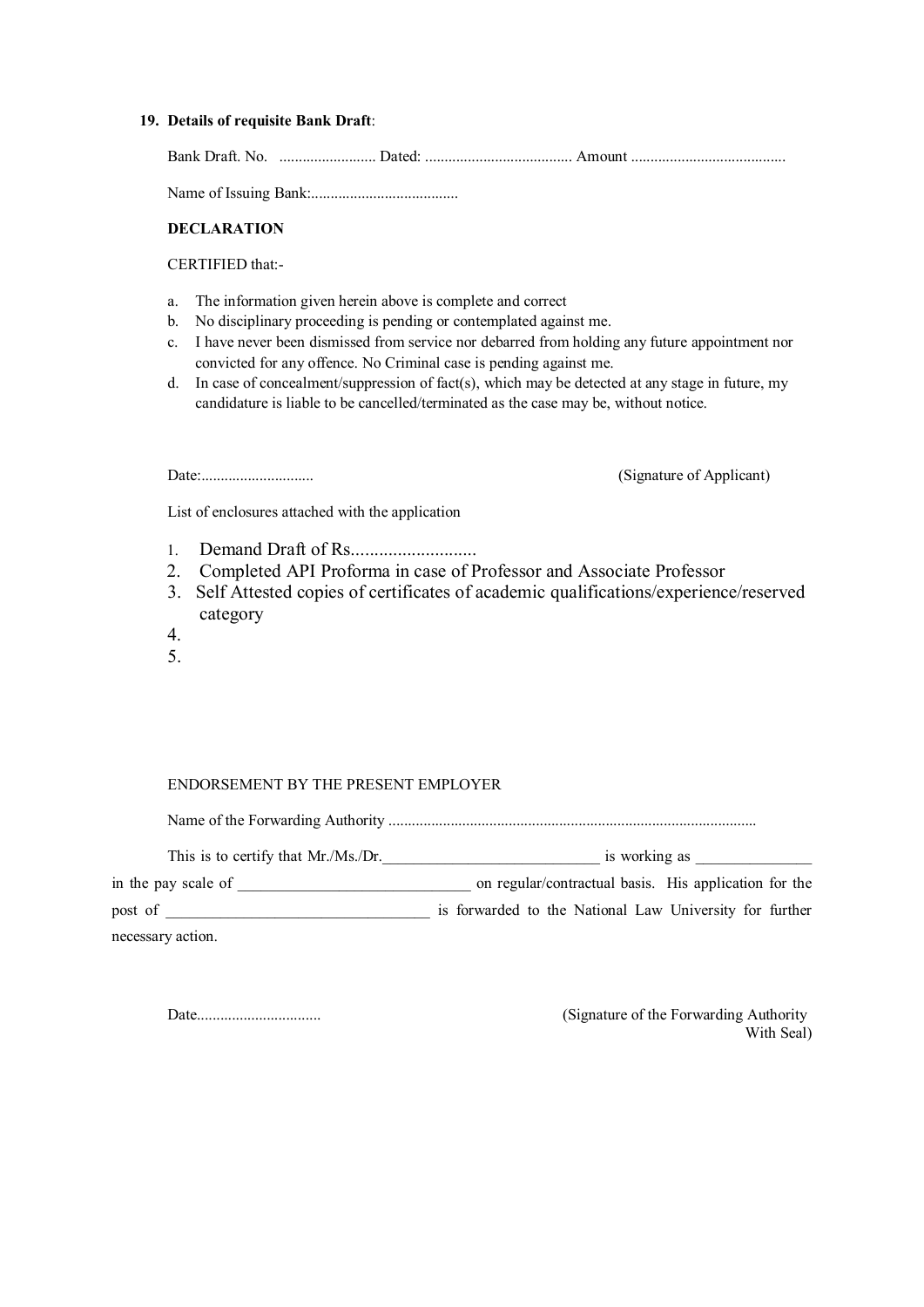### **A. DETAILS OF WORK EXPERIENCE (To be filled in duplicate by candidate in a separate sheet)**

**Name of the Applicant...........................................................................................................** 

**Date of Birth ……………………………………………………………………………….** 

**Post Applied for.......................................................................................................................** 

| S.<br>No. | Post held<br>Pay Scale<br>And Basic<br>Pay | Name of<br>the<br>Employer/<br>Institution | Period |                | Experience |        | Nature of the<br>Experience i.e.<br>Research/ | Subject<br>Total<br>taught (for<br>Emoluments<br>teaching<br>drawn<br>experience |  |
|-----------|--------------------------------------------|--------------------------------------------|--------|----------------|------------|--------|-----------------------------------------------|----------------------------------------------------------------------------------|--|
|           |                                            |                                            | From   | T <sub>0</sub> | Years      | months | Training/<br>Administration/<br>Field Work    | only)                                                                            |  |
|           |                                            |                                            |        |                |            |        |                                               |                                                                                  |  |
|           |                                            |                                            |        |                |            |        |                                               |                                                                                  |  |
|           |                                            |                                            |        |                |            |        |                                               |                                                                                  |  |
|           |                                            |                                            |        |                |            |        |                                               |                                                                                  |  |
|           |                                            |                                            |        |                |            |        |                                               |                                                                                  |  |
|           |                                            |                                            |        |                |            |        |                                               |                                                                                  |  |
|           |                                            |                                            |        |                |            |        |                                               |                                                                                  |  |
|           |                                            |                                            |        |                |            |        |                                               |                                                                                  |  |

(Signature of Applicant)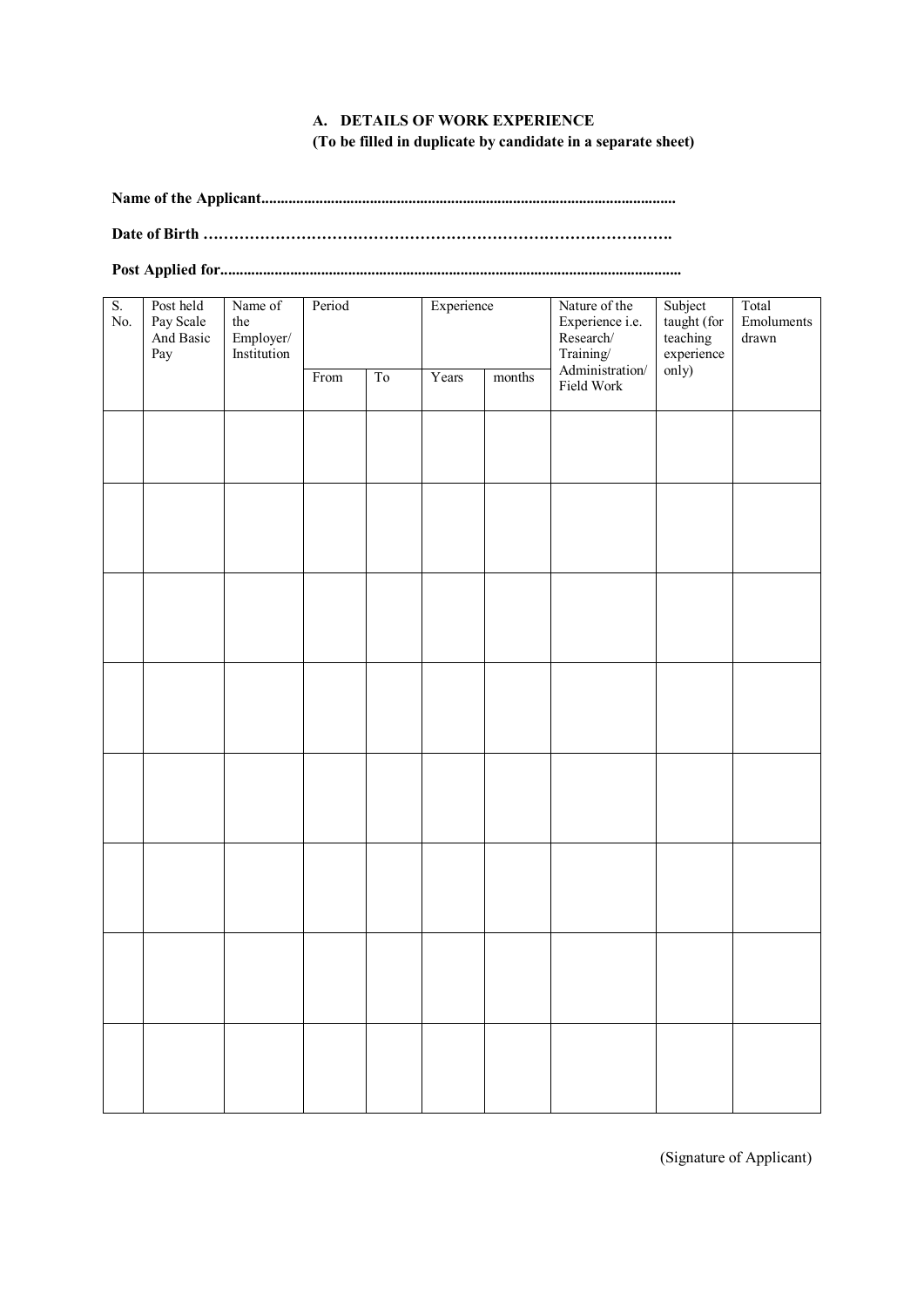### **B.DETAILS OF EDUCATIONAL QUALIFICATIONS (To be filled in duplicate by candidate in a separate sheet)**

**Name of the Applicant...........................................................................................................** 

**Date of Birth ……………………………………………………………………………….** 

**Post Applied for.......................................................................................................................** 

### **A. Exam Passed**

| $S_{\cdot}$<br>$\rm No.$ | Exam Passed | Name of the Board/<br>University | Year | Pass<br>$\%$ | Subjects |
|--------------------------|-------------|----------------------------------|------|--------------|----------|
|                          |             |                                  |      |              |          |
|                          |             |                                  |      |              |          |
|                          |             |                                  |      |              |          |
|                          |             |                                  |      |              |          |
|                          |             |                                  |      |              |          |
|                          |             |                                  |      |              |          |
|                          |             |                                  |      |              |          |
|                          |             |                                  |      |              |          |
|                          |             |                                  |      |              |          |

### **B. Research Publications (Number)**

- i) International Journal :
- ii) National Journal :\_\_\_\_\_\_\_\_\_\_\_

### **C. Ph.D. Guided(Number)**

- i) Ph.D./D.Phil awarded under your supervision :
- ii) Ph.D./D.Phil guided but in progress under your supervision :
- **D. Details of teaching experience (Years)**

**E. ..** 

(Signature of Applicant)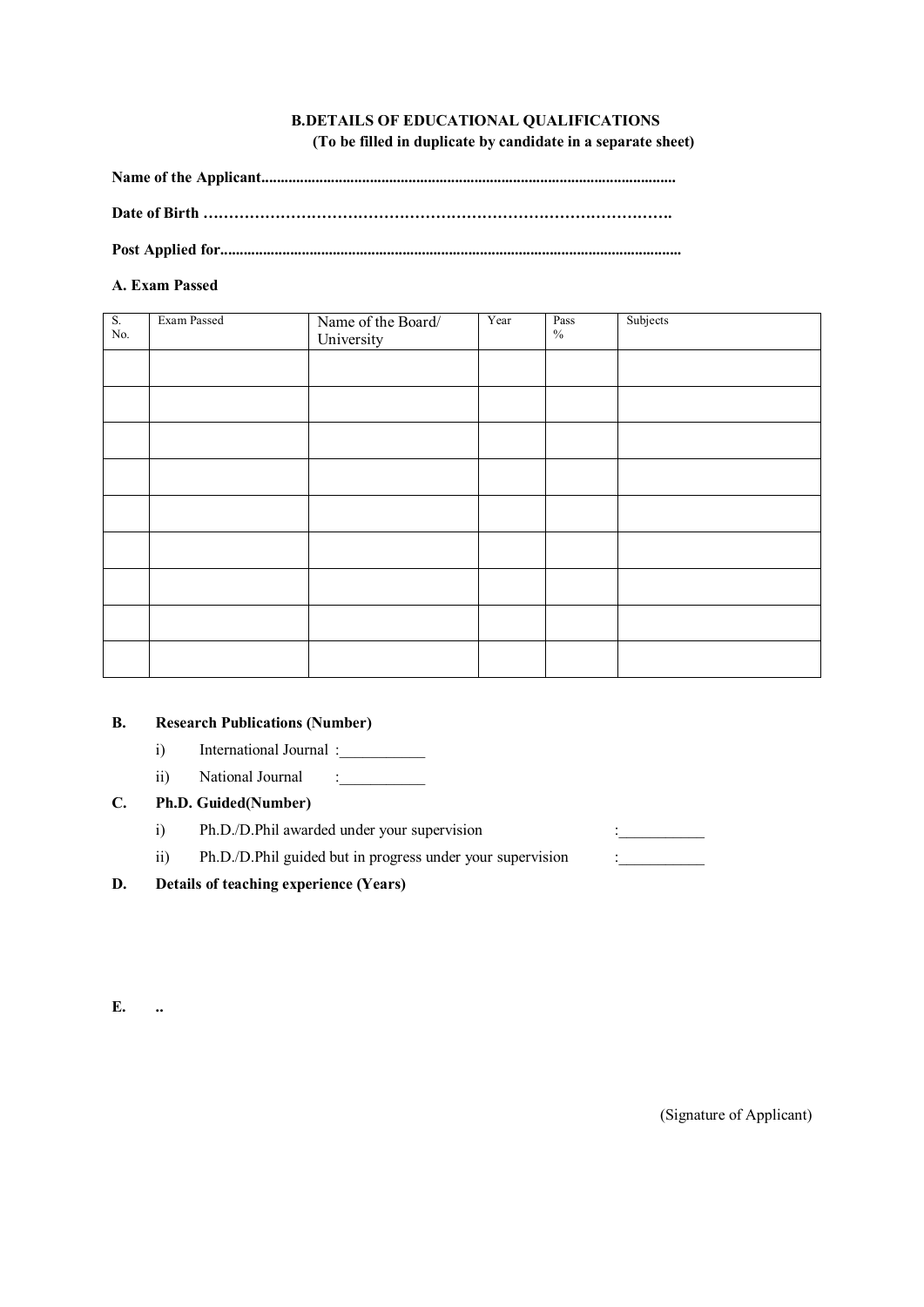### **ACADEMIC PERFORMANCE INDICATORS (API) SCORESHEET FOR DIRECT RECRUITMENT OF PROFESSOR / ASSOCIATE PROFESSOR**

### **CATEGORY-III : RESEARCH AND ACADEMIC CONTRIBUTIONS**

### *Note: The self-assessment score will be based on verifiable criteria and will be finalized by the screening / selection committee*

| S. No. | <b>APIs</b>                                                 | <b>Activity</b>                                                                                                                                                    | <b>Maximum</b> points                            | Self-                          | <b>Verified API</b> |
|--------|-------------------------------------------------------------|--------------------------------------------------------------------------------------------------------------------------------------------------------------------|--------------------------------------------------|--------------------------------|---------------------|
|        |                                                             |                                                                                                                                                                    |                                                  | <b>Assessment</b><br>$Score +$ | Score#              |
| III(A) | Research Papers published in:                               | Refereed Journals*                                                                                                                                                 | 15 / publication                                 |                                |                     |
|        |                                                             | Non-refereed but recognized and reputable journals and<br>periodicals, having ISBN/ISSN numbers                                                                    | 10 / publication                                 |                                |                     |
|        |                                                             | Conference proceedings as full papers, etc. (Abstracts<br>not to be included)                                                                                      | 10 / publication                                 |                                |                     |
|        | Research Publications (books,                               |                                                                                                                                                                    | 50 / sole author;                                |                                |                     |
| III(B) | chapters in books, other than<br>refereed journal articles) | Text or Reference Books Published by International Publishers<br>with an established peer review system                                                            | 10 / chapter in an edited<br>book                |                                |                     |
|        |                                                             | Subject Books by National level publishers/State and<br>Central Govt. Publications with ISBN/ISSN numbers                                                          | 25 / sole author;<br>5 / chapter in edited books |                                |                     |
|        |                                                             | Subject Books by Other local publishers with<br>ISBN/ISSN numbers                                                                                                  | 15 / sole author;<br>3 / chapter in edited books |                                |                     |
|        |                                                             | Chapters contributed to edited knowledge based<br>volumes published by International Publishers                                                                    | 10 / Chapter                                     |                                |                     |
|        |                                                             | Chapters in knowledge based volumes by<br>Indian/National level publishers with ISBN/ISSN<br>numbers and with numbers of national and<br>international directories | 5 / Chapter                                      |                                |                     |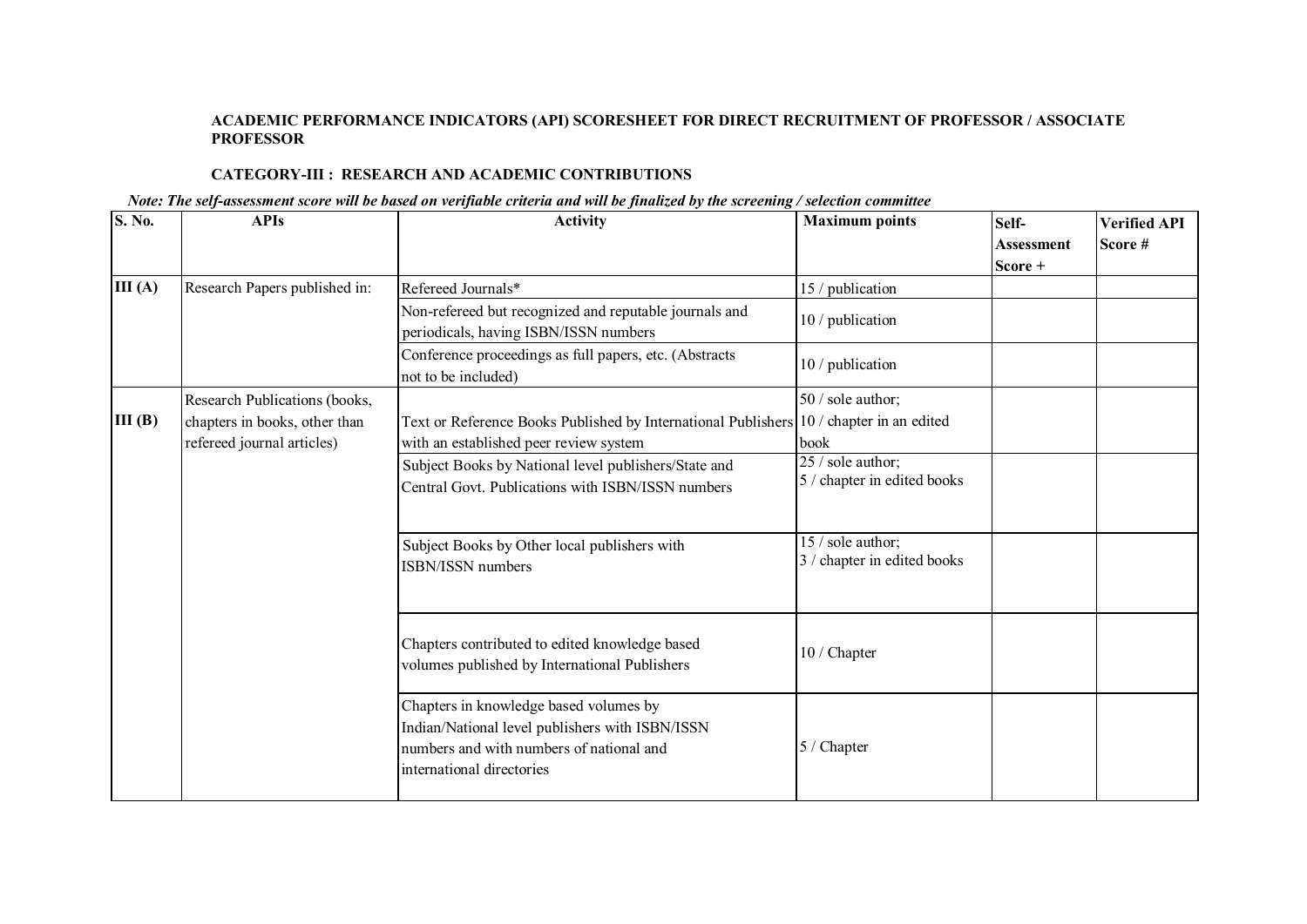| S. No.               | <b>APIs</b>                                          | <b>Activity</b>                                                                            | <b>Maximum points</b>                                                              | Self-<br><b>Assessment</b><br>Score + | <b>Verified API</b><br>Score# |
|----------------------|------------------------------------------------------|--------------------------------------------------------------------------------------------|------------------------------------------------------------------------------------|---------------------------------------|-------------------------------|
| III(C)               | <b>RESEARCH PROJECTS</b>                             |                                                                                            |                                                                                    |                                       |                               |
| III $(C)$ $(i)$      | Sponsored Projects<br>carried out/ ongoing           | (a) Major Projects amount mobilized with grants<br>above Rs.5.00 lakhs                     | 20 / each Project                                                                  |                                       |                               |
|                      |                                                      | (b) Major Projects amount mobilized with grants<br>above Rs.3.00 lakhs up to Rs.5.00 lakhs | 15 / each Project                                                                  |                                       |                               |
|                      |                                                      | (c) Minor Projects (Amount mobilized with grants<br>above Rs. 25,000 up to Rs.3.00 lakhs)  | 10 / each Project                                                                  |                                       |                               |
| III (C) (ii)         | <b>Consultancy Projects</b><br>carried out / ongoing | Amount mobilized with minimum of Rs.2.00 lakhs                                             | 10 per every Rs.2.00 lakhs                                                         |                                       |                               |
| III (C)<br>(iii)     | Completed projects :<br><b>Quality Evaluation</b>    | Completed project Report (Accepted by funding<br>agency)                                   | 20 / each major project and 10<br>/ each minor project                             |                                       |                               |
| III(C)<br>(iv)       | Projects Outcome / Outputs                           | Major Policy document of Govt. bodies at Central and State<br>level                        | 30 / each national level output<br>or patent; 50 / each for<br>International level |                                       |                               |
| III(D)               | <b>RESEARCH GUIDANCE</b>                             |                                                                                            |                                                                                    |                                       |                               |
| III (D) (i) $M.Phil$ |                                                      | Degree awarded only                                                                        | 3 / each candidate                                                                 |                                       |                               |
| III(D)<br>(ii)       | Ph.D                                                 | Degree awarded                                                                             | 10 / each candidate                                                                |                                       |                               |
|                      |                                                      | Thesis submitted                                                                           | 7 / each candidate                                                                 |                                       |                               |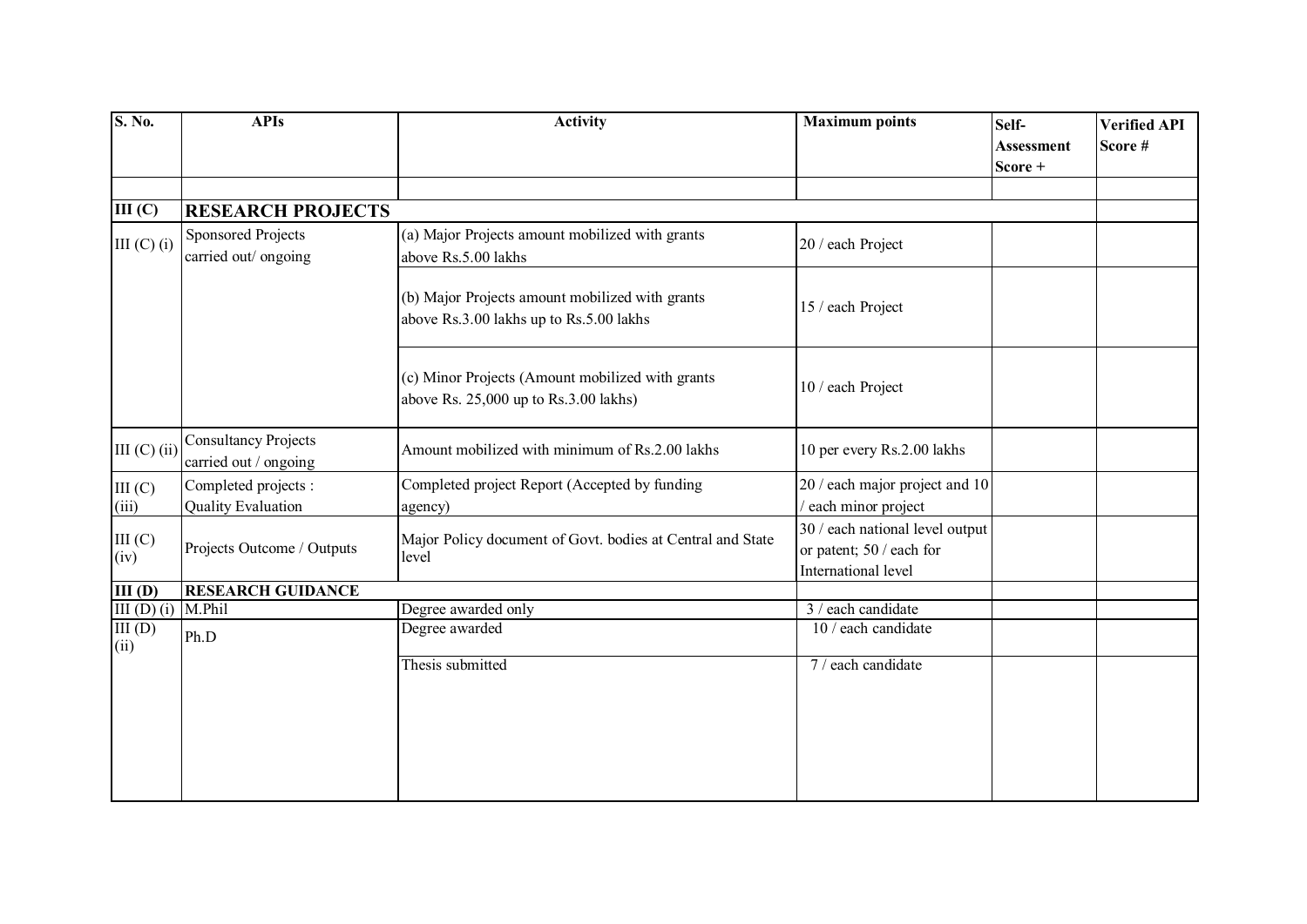| S. No.       | <b>APIs</b>                                                                                                                     | <b>Activity</b>                                                        | <b>Maximum points</b> | Self-              | <b>Verified API</b> |
|--------------|---------------------------------------------------------------------------------------------------------------------------------|------------------------------------------------------------------------|-----------------------|--------------------|---------------------|
|              |                                                                                                                                 |                                                                        |                       | <b>Assessment</b>  | Score#              |
|              |                                                                                                                                 |                                                                        |                       | $\textbf{Score} +$ |                     |
| III(E)       |                                                                                                                                 | <b>TRAINING COURSES AND CONFERENCE/SEMINAR/WORKSHOP PAPERS</b>         |                       |                    |                     |
|              |                                                                                                                                 | Refresher courses, Methodology $ (a)$ Not less than two weeks duration | $20$ /each            |                    |                     |
|              | workshops, Training, Teaching-<br>Learning-Evaluation Technology<br>Soft<br>Skills<br>Programmes,<br>development<br>Programmes, |                                                                        |                       |                    |                     |
| $III(E)$ (i) | Faculty<br>Programmes                                                                                                           | Development (b) One week duration                                      | $10$ /each            |                    |                     |
|              | (Max: 30 points)                                                                                                                |                                                                        |                       |                    |                     |
|              |                                                                                                                                 | Participation and Presentation of research papers                      |                       |                    |                     |
|              |                                                                                                                                 | (oral/poster) in                                                       |                       |                    |                     |
|              | III (E) (ii) Papers in Conferences/                                                                                             | a) International conference                                            | $10$ /each            |                    |                     |
|              | Seminars/workshops etc.**                                                                                                       | b) National                                                            | 7.5 / each            |                    |                     |
|              |                                                                                                                                 | c) Regional/State level                                                | 5/each                |                    |                     |
|              |                                                                                                                                 | d) Local-University/ College level                                     | $3$ /each             |                    |                     |
|              | Invited lectures or                                                                                                             | a) International level                                                 | 10/each               |                    |                     |
| III(E)       | presentations for conferences/                                                                                                  | b) National level                                                      | $5$ /each             |                    |                     |
| (iii)        | symposia                                                                                                                        |                                                                        |                       |                    |                     |
|              | <b>TOTAL API SCORE FOR CATEGORY III</b>                                                                                         |                                                                        |                       |                    |                     |

|                                                                             | <b>Professor/Associate Professor</b>                                                   |
|-----------------------------------------------------------------------------|----------------------------------------------------------------------------------------|
| <b>Minimum API Scores</b>                                                   | Consolidated API score requirement of 400 points for direct recruitment of Professor   |
|                                                                             | and 300 points for direct recruitment of Associate Professor from Category III of APIs |
| Total Self-Assessment Score by Applicant (To be filled in by the applicant) |                                                                                        |
| Score by the Screening/Selection Committee                                  |                                                                                        |

Certified that the scores mentioned under all categories above are true and supported by documentary evidences.

**Signature of the applicants**